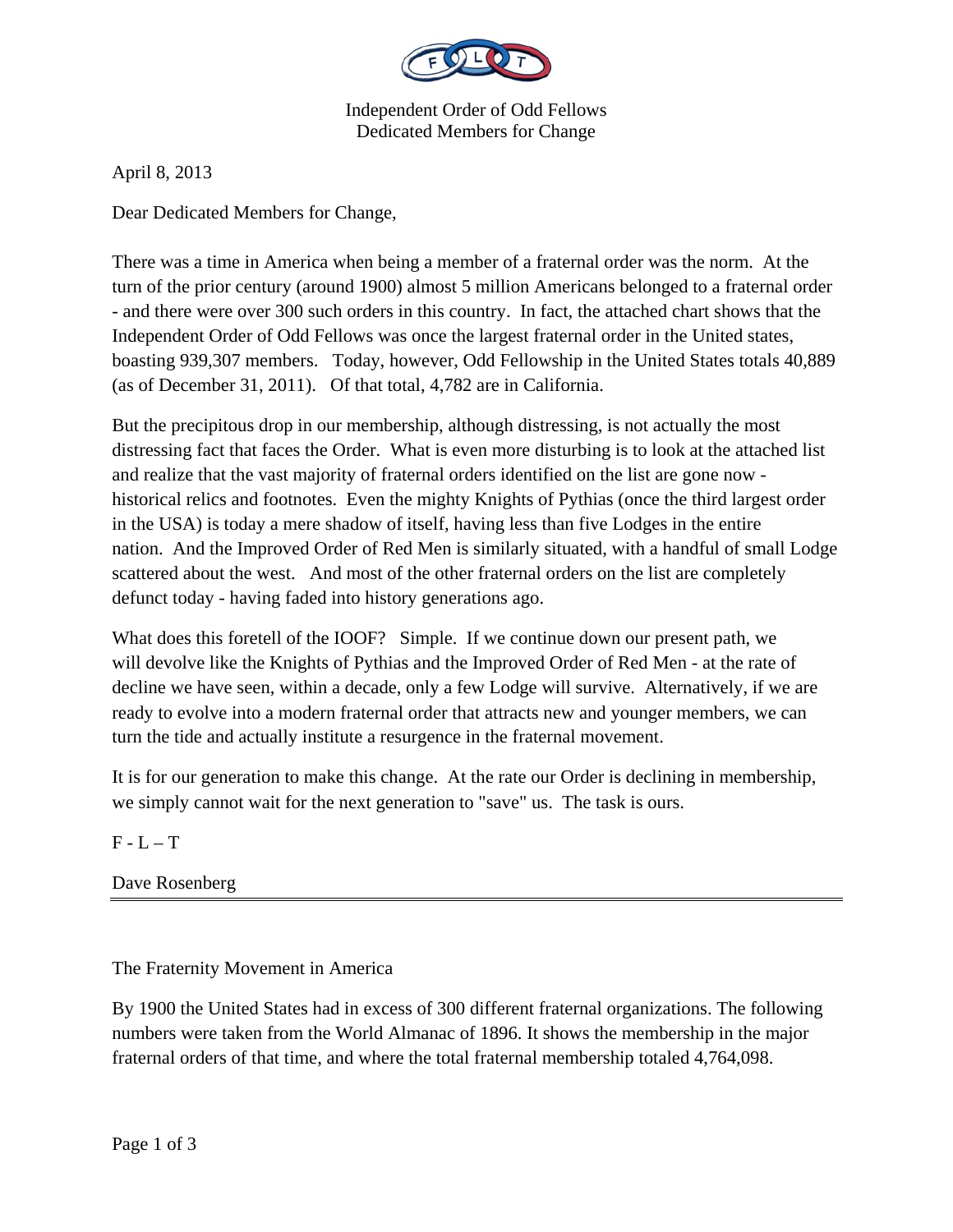

## Independent Order of Odd Fellows Dedicated Members for Change

Odd Fellows 939,307 Freemasons 920,459 Knights of Pythias 456,944 Ancient Order of United Workmen 341,371 Knights of the Maccabees 209,831 Royal Arcanum 169,531 Improved Order of Red Men 161,408 Junior Order of United American Mechanics 153,268 Modern Woodmen of America 144,403 Knights of Honor 121,183 Ancient Order of Foresters of America 115,967 Ancient Order of Hibernians of America 115,000 Knights and Ladies of Honor 84,000 Sons of Temperance 59,680 Knights of the Golden Eagle 58,535 Order of United American Mechanics 55,689 American Legion of Honor 55,055 Woodmen of the World 52,558 National Union 47,625 Catholic Benevolent Legion 40,106 Order of Chosen Friends 38,095 Catholic Mutual Benefit Association 38,000 Ancient Order of Foresters 36,825 Equitable Aid Union 35,118 Independent Order of B'Nai B'rith 30,500 Benevolent and Protective Order of Elks 27,000 Catholic Knights of America 24,000 Improved Order of Heptasophs 23,905 Order of the Golden Cross 20,257 Royal Templars of Temperance 19,210 New England Order of Protection 18,429 United Order of Pilgrim Fathers 18,100 Order of United Friends 17,000 Irish Catholic Benevolent Union 15,000 United Ancient Order of Druids 14,600 Royal Society of Good Fellows 12,870